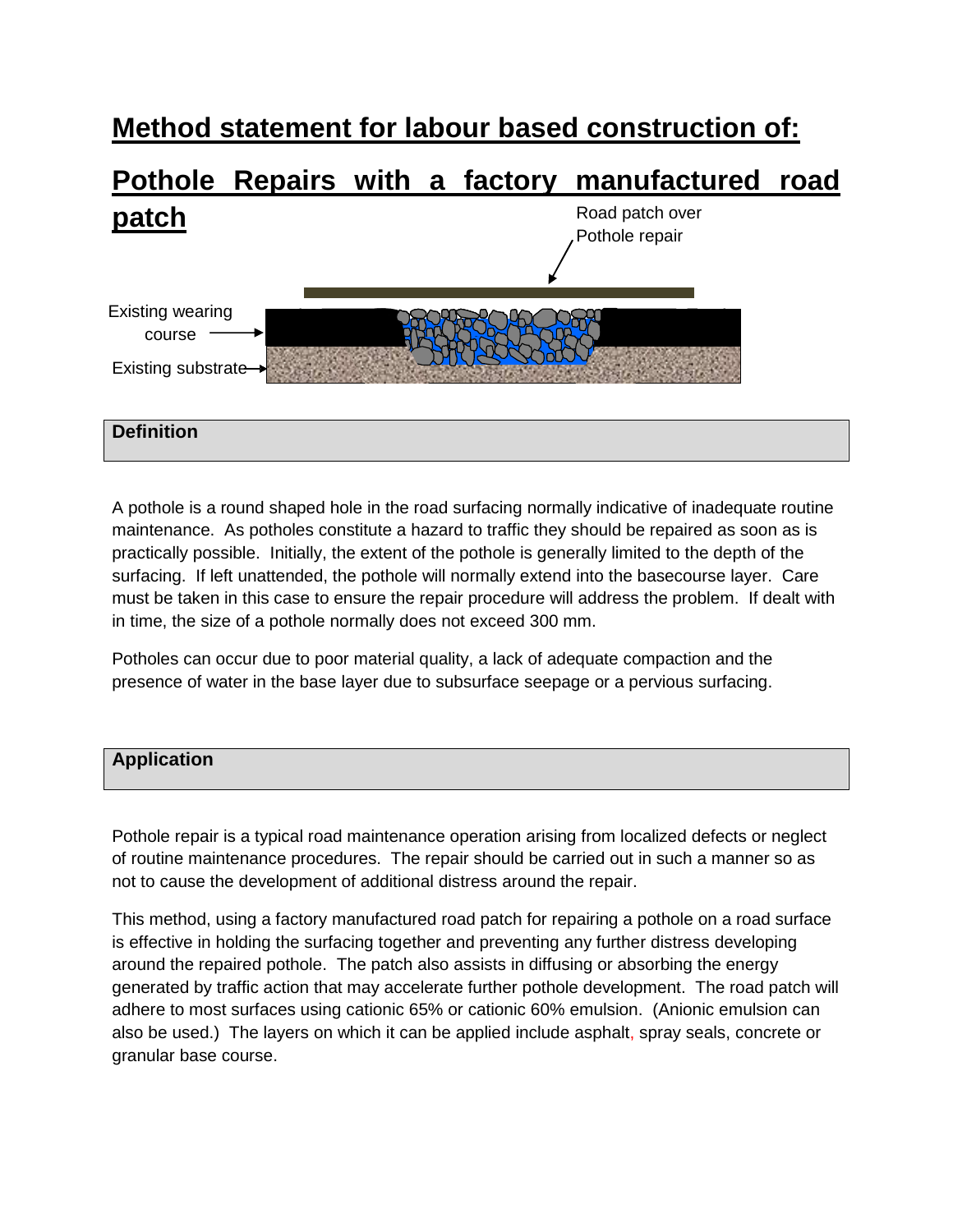#### **Material requirements**

**Natural gravel : -** approved natural gravel with a PI <6 suitable for use as a stabilised base course material. The nominal maximum aggregate size of the gravel should not exceed half (preferably a third) the required depth to be backfilled.

**Bitumen emulsion**: - either cationic or anionic emulsion (60 or 65%) sourced from a reputable supplier.

**Cement: -** Fresh Ordinary Portland cement

**Plant and equipment requirements** 

**Road Patch:** - a suitable factory manufactured road patch with the applicable aggregate size already applied with a bitumen-rubber binder. Road patches are available in varying aggregate sizes: -4.75mm, 6.7mm, 9.5mm, 13.2mm, 19.0mm and 19.00mm choked with 9.5mm. Such products should be sourced from a reputable supplier. Patches are usually available in 1.0 x 0.75m panels. These panels can be pre-cut into smaller panels as required or butt jointed to accommodate larger areas.

**Solvent/water:** - used to clean the equipment after use. If an emulsion is used implements can be washed off with water. Solvents will be required if a cutback bitumen prime is used.

## Item **If the Internal Contract Contract Contract Contract Contract Contract Contract Contract Contract Contract Contract Contract Contract Contract Contract Contract Contract Contract Contract Contract Contract Contract Co** Tape measure **Crayons** Paint Straight edge Wheel barrows **Shovels** Hand stamper Bass Broom 1 1 box 1 tin or a few spray cans 1 2 2 1 2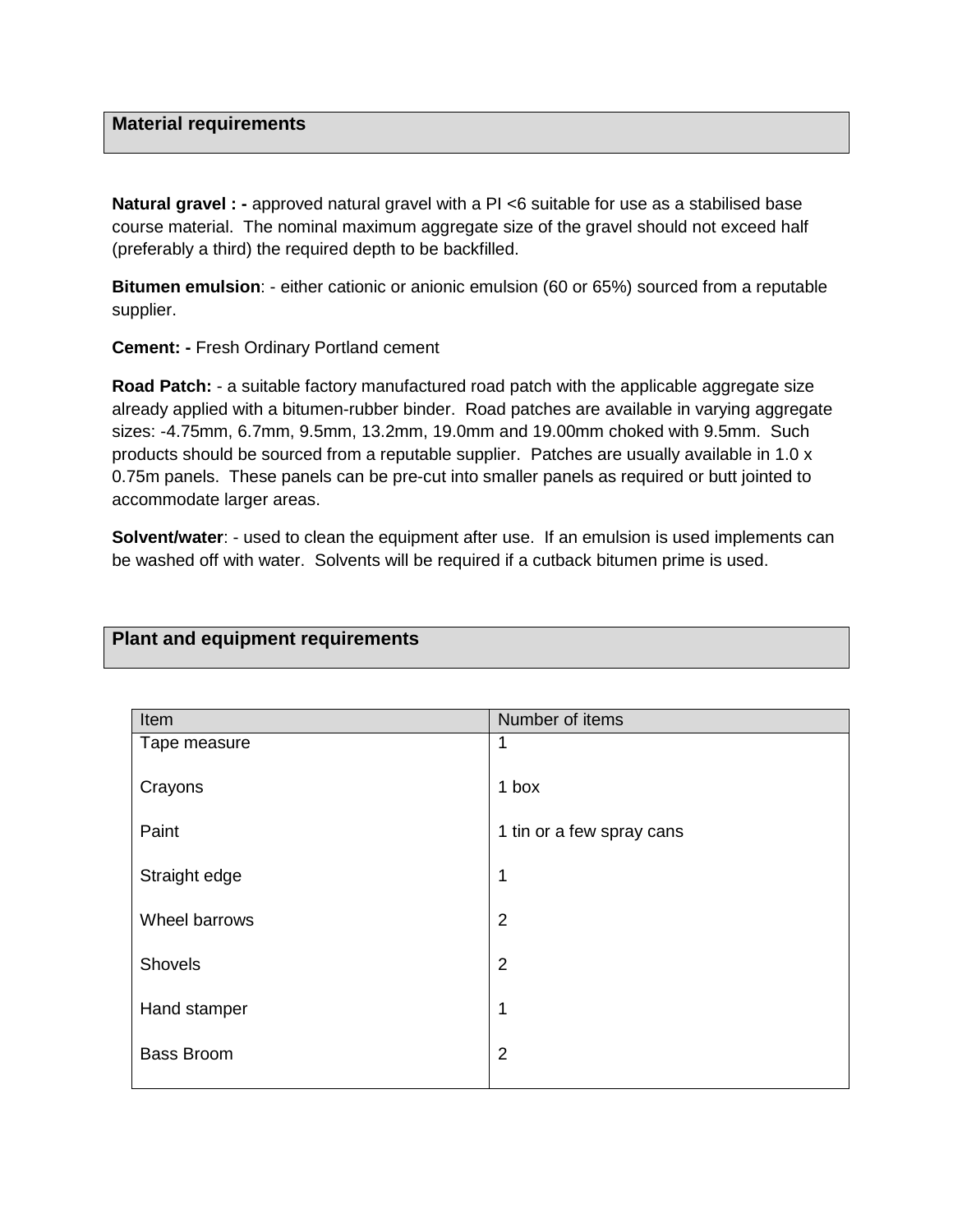| Block brush              |  |
|--------------------------|--|
| Stanley knife or similar |  |

#### **Labour requirements**

Below is the typical composition of a small maintenance team required to undertake pothole repairs. It is not possible to give an exact production rate given the nature of the work being undertaken as routine maintenance. It will depend on the pothole sizes, how far apart they are spaced, the area in which the potholes occur and the traffic volumes on the road.

| <b>Activity</b> | Number of workers |  |
|-----------------|-------------------|--|
| Supervisor      |                   |  |
|                 |                   |  |
| General labour  | 6                 |  |

Additional labour will be required for traffic control. A minimum of 2 flag men will be required with signage to assist in this operation. Stop/go signage and large cones or delineators will be required to demarcate the working area and make it safe for the operation to be undertaken.

| <b>Construction</b> |  |  |
|---------------------|--|--|
|                     |  |  |

#### **Traffic control**

The road will need to be barricaded off in the correct manner to allow for the work to be undertaken in a safe manner, especially where the work is undertaken under traffic. The signage can be moved immediately to the next pothole location once the pothole has been repaired. This operation needs to be coordinated by the supervisor to ensure an efficient and safe operation.

#### **Site Preparation**

All loose material should be swept from the area being treated. Using the straight edge and crayon or paint the area to be covered with the road patch should be marked out allowing for at least 100 mm of sound surfacing all around the pothole to be covered. The marked area should be in the shape of a square or rectangle parallel to the road edge.

#### **Pothole preparation and backfilling**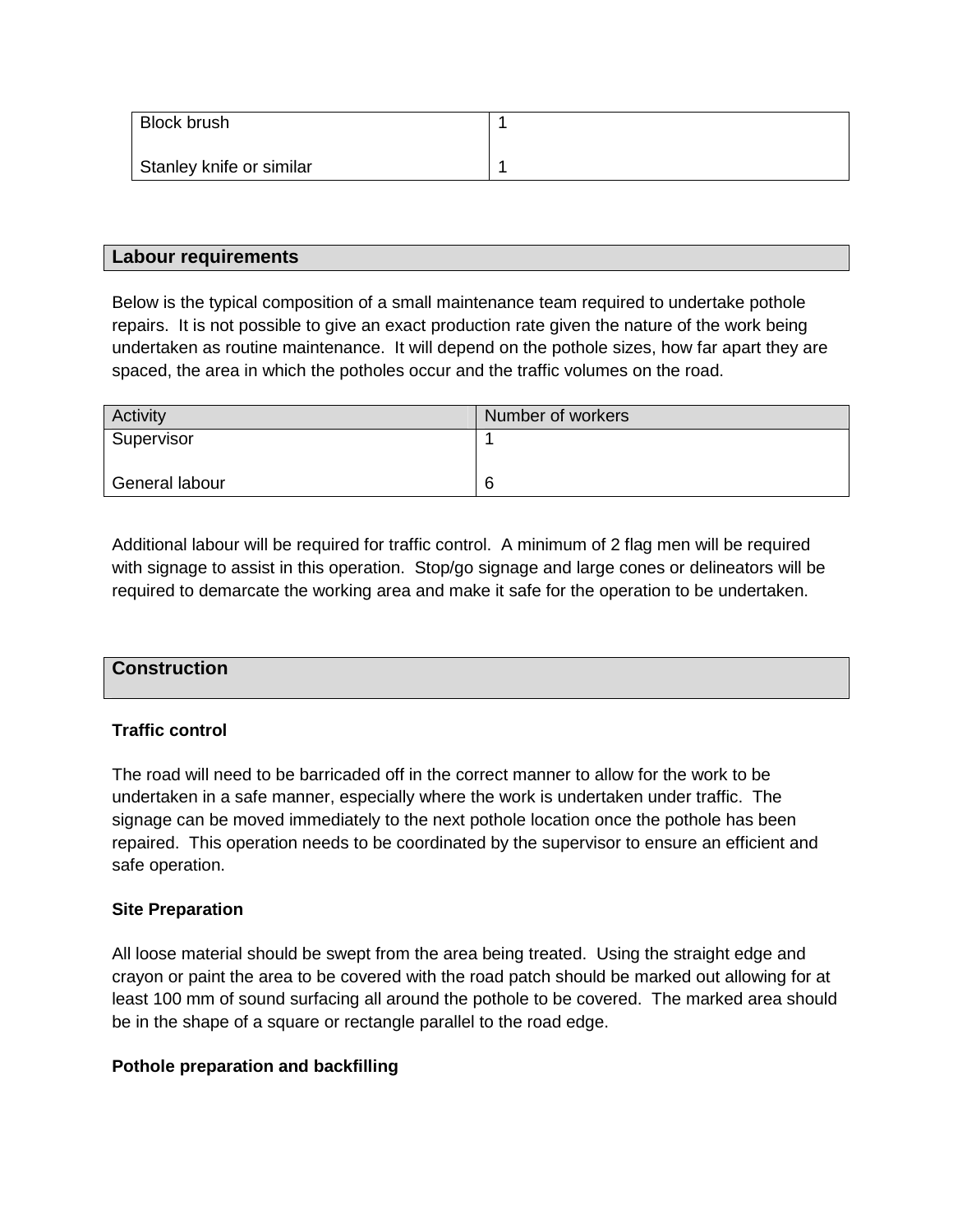The pothole should be swept clean of all loose material with all remaining material being sound and firm.

Acceptable good quality gravel with a  $PI < 6$  can be used to backfill the pothole. To ensure a stable supporting layer, it is to be stabilized with 1.5% cement by mass. This is to be further treated with a 1:4 dilution of emulsion to assist in waterproofing the repair as well as assisting with compaction. The gravel, cement and emulsion should be thoroughly mixed in a wheel barrow at above optimum moisture content. The amount of water to be added should take into account the water that is already contained in the emulsion.

The stabilised gravel is placed into the pothole and compacted with the hand stamper and finished level with the surrounding surfacing.

Note: Alternatively hot or cold mix asphalt can be used to fill the pothole. This will also be compacted level with the existing surfacing.

#### **Covering the repaired pothole with a Road Patch**

Ideally, the road surface temperature should be 10  $\degree$ C and rising. If the road temperature is below 10  $\degree$ C, the back of the road patch should also be treated with emulsion.

The area to be covered with the road patch should be swept clean. Evenly apply the emulsion to the area as marked out on the road surface at a rate of 0.75  $\text{l/m}^2$ . Once the emulsion has broken i.e. it has turned from brown to black and is still "tacky", the road patch is applied.

With the paper side uppermost, the road patch is cut to size with a sharp knife through the paper, bent backwards over the aggregate when it will separate on the cut line. The patch panels, aggregate side up, are placed into position over the emulsion coated area. The panels should not overlap if the area is larger than a single panel. For multiple panels, the panels should butt up against each other until the entire area is covered. A light application of emulsion is then applied to the edges of the patch to ensure they are fully sealed off from water ingress and that the panels' edges are securely bonded. The emulsion applied at the edges should be covered with coarse sand or -4.75 mm dust to absorb any excess emulsion and prevent any pickup from vehicle tyres.

No specialised equipment is required for rolling the patches - an on-site vehicle will suffice. The number of passes should be increased in inclement weather or in an intersection which is exposed to heavy turning traffic action.

All panel off–cuts can be retained for later use. All panels as well as the off-cuts should be stored flat in a cool place

The pothole can be opened to traffic immediately after the sealant has set.

#### **Cleaning up**